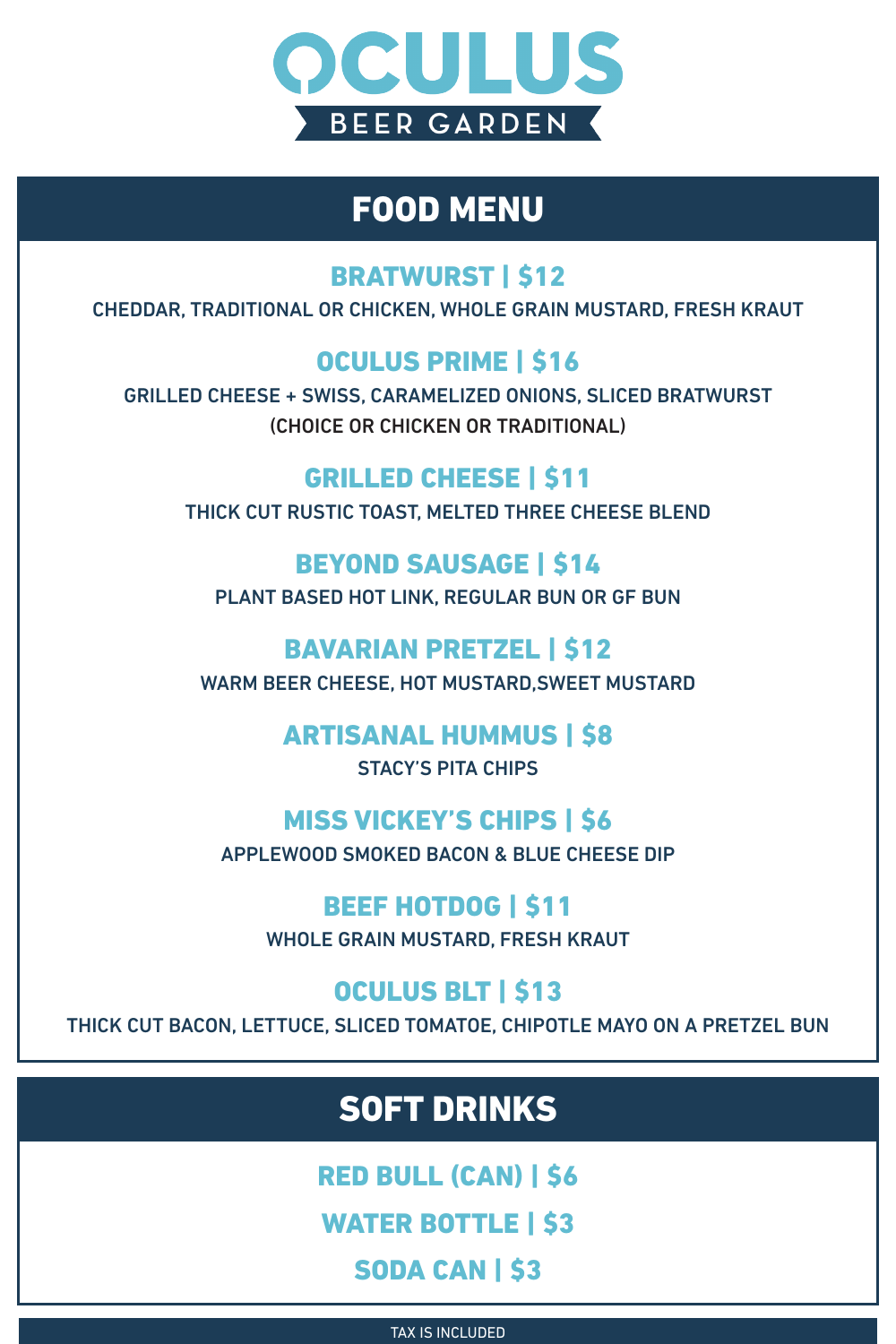## BEVERAGE MENU



#### **RED BLEND CRUSE WINE "MONKEY JACKET"** (NORTH COAST, CA)



#### **PINOT NOIR, HEART & HANDS** (FINGER LAKES, NY)

DOMESTIC BEER | \$9 IMPORTED BEER | \$10 CRAFT BEER \$11

#### PREMIUM CRAFT 1\$12



**\$14 \$45**

![](_page_1_Picture_0.jpeg)

## OVER 50 BEERS IN ROTATION!